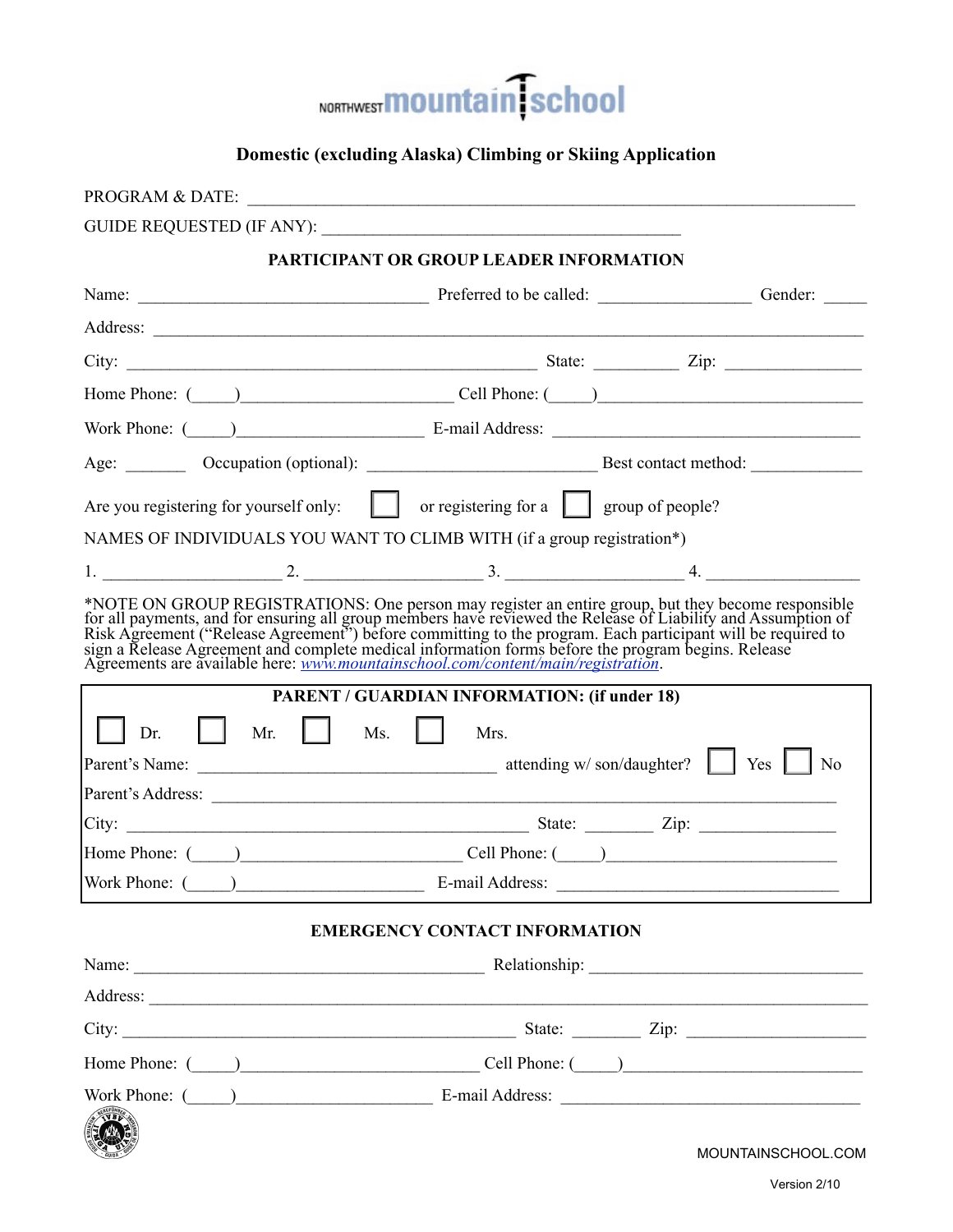

Page 2 of 6

## **MOUNTAINEERING or SKIING EXPERIENCE**

 $\mathcal{L}_\mathcal{L} = \mathcal{L}_\mathcal{L} = \mathcal{L}_\mathcal{L} = \mathcal{L}_\mathcal{L} = \mathcal{L}_\mathcal{L} = \mathcal{L}_\mathcal{L} = \mathcal{L}_\mathcal{L} = \mathcal{L}_\mathcal{L} = \mathcal{L}_\mathcal{L} = \mathcal{L}_\mathcal{L} = \mathcal{L}_\mathcal{L} = \mathcal{L}_\mathcal{L} = \mathcal{L}_\mathcal{L} = \mathcal{L}_\mathcal{L} = \mathcal{L}_\mathcal{L} = \mathcal{L}_\mathcal{L} = \mathcal{L}_\mathcal{L}$  $\_$  $\mathcal{L}_\mathcal{L} = \mathcal{L}_\mathcal{L} = \mathcal{L}_\mathcal{L} = \mathcal{L}_\mathcal{L} = \mathcal{L}_\mathcal{L} = \mathcal{L}_\mathcal{L} = \mathcal{L}_\mathcal{L} = \mathcal{L}_\mathcal{L} = \mathcal{L}_\mathcal{L} = \mathcal{L}_\mathcal{L} = \mathcal{L}_\mathcal{L} = \mathcal{L}_\mathcal{L} = \mathcal{L}_\mathcal{L} = \mathcal{L}_\mathcal{L} = \mathcal{L}_\mathcal{L} = \mathcal{L}_\mathcal{L} = \mathcal{L}_\mathcal{L}$ 

 $\mathcal{L}_\mathcal{L} = \mathcal{L}_\mathcal{L} = \mathcal{L}_\mathcal{L} = \mathcal{L}_\mathcal{L} = \mathcal{L}_\mathcal{L} = \mathcal{L}_\mathcal{L} = \mathcal{L}_\mathcal{L} = \mathcal{L}_\mathcal{L} = \mathcal{L}_\mathcal{L} = \mathcal{L}_\mathcal{L} = \mathcal{L}_\mathcal{L} = \mathcal{L}_\mathcal{L} = \mathcal{L}_\mathcal{L} = \mathcal{L}_\mathcal{L} = \mathcal{L}_\mathcal{L} = \mathcal{L}_\mathcal{L} = \mathcal{L}_\mathcal{L}$  $\mathcal{L}_\mathcal{L} = \mathcal{L}_\mathcal{L} = \mathcal{L}_\mathcal{L} = \mathcal{L}_\mathcal{L} = \mathcal{L}_\mathcal{L} = \mathcal{L}_\mathcal{L} = \mathcal{L}_\mathcal{L} = \mathcal{L}_\mathcal{L} = \mathcal{L}_\mathcal{L} = \mathcal{L}_\mathcal{L} = \mathcal{L}_\mathcal{L} = \mathcal{L}_\mathcal{L} = \mathcal{L}_\mathcal{L} = \mathcal{L}_\mathcal{L} = \mathcal{L}_\mathcal{L} = \mathcal{L}_\mathcal{L} = \mathcal{L}_\mathcal{L}$ 

Please list your previous climbing or skiing experience. Use additional sheets if necessary.

### **MEDICAL INFORMATION**

 $\mathcal{L}_\mathcal{L} = \mathcal{L}_\mathcal{L} = \mathcal{L}_\mathcal{L} = \mathcal{L}_\mathcal{L} = \mathcal{L}_\mathcal{L} = \mathcal{L}_\mathcal{L} = \mathcal{L}_\mathcal{L} = \mathcal{L}_\mathcal{L} = \mathcal{L}_\mathcal{L} = \mathcal{L}_\mathcal{L} = \mathcal{L}_\mathcal{L} = \mathcal{L}_\mathcal{L} = \mathcal{L}_\mathcal{L} = \mathcal{L}_\mathcal{L} = \mathcal{L}_\mathcal{L} = \mathcal{L}_\mathcal{L} = \mathcal{L}_\mathcal{L}$ 

Please answer each question, providing detailed information on dates and type of medical treatment. Please attach a separate sheet if necessary. *For family & small group applications please answer each of the following questions for each participant, listing each person by name. For larger groups we will collect this information separately.* 

1. List any major accidents, illnesses or operations you have had in the past five years.

2. List any/all physical limitations or medical conditions that may restrict your ability to climb on this program.

3. List any/all medications you will be taking on this trip and why:

4. List any/all allergies to food and/or medication:

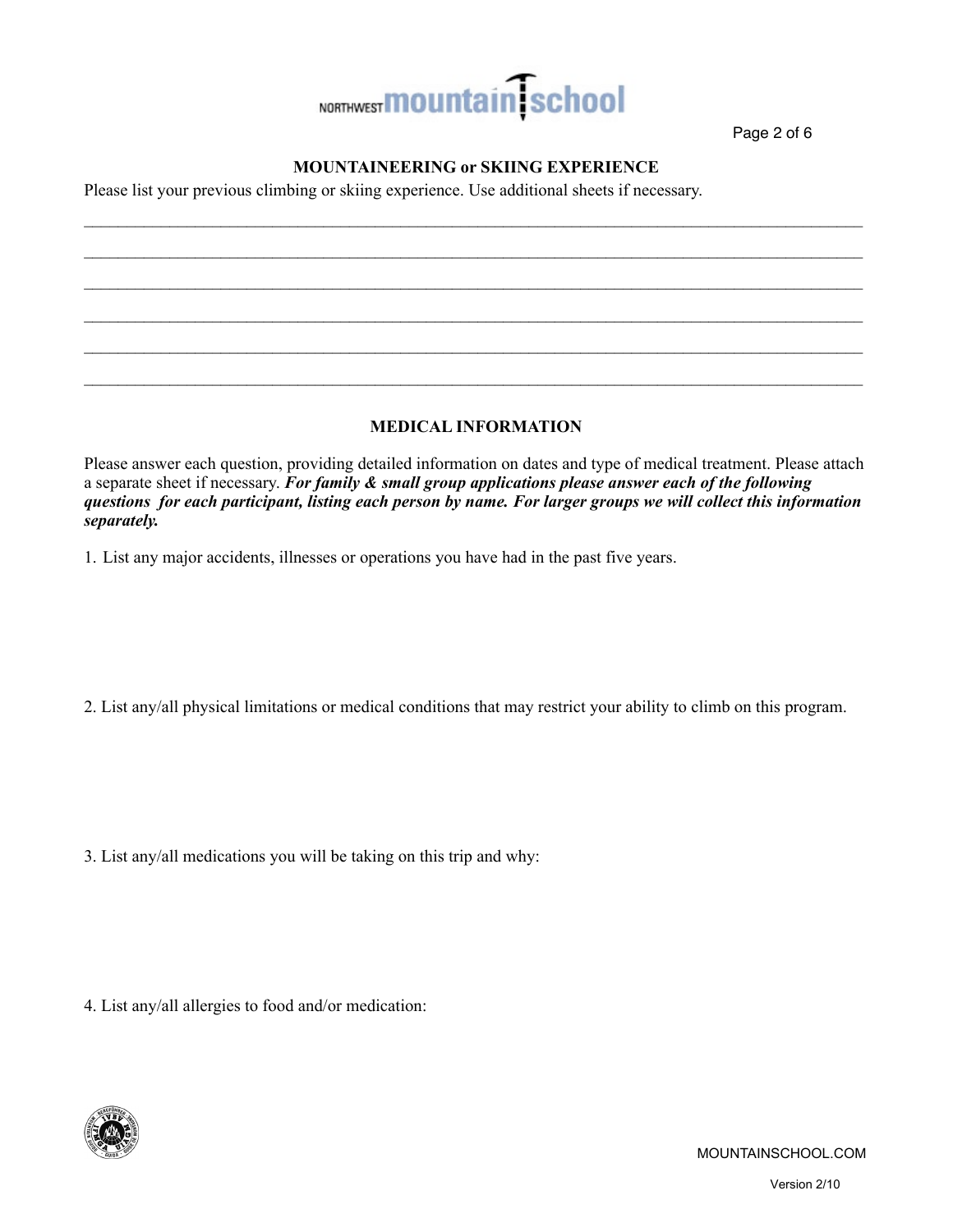

## **PAYMENT INFORMATION**

| Participant Name:          |                                                           |                                                                                                                                                                                                                                                                                                                   |
|----------------------------|-----------------------------------------------------------|-------------------------------------------------------------------------------------------------------------------------------------------------------------------------------------------------------------------------------------------------------------------------------------------------------------------|
| Trip Name & Date:          | <u> 1980 - John Stone, amerikansk politiker (d. 1980)</u> |                                                                                                                                                                                                                                                                                                                   |
|                            |                                                           | Please visit www.mountainschool.com/rates.html or contact us for our current rates                                                                                                                                                                                                                                |
| <b>FOR FINAL PAYMENTS.</b> |                                                           | PLEASE NOTE: YOU MAY USE A CREDIT CARD FOR THE DEPOSIT. CHECKS ARE REQUIRED                                                                                                                                                                                                                                       |
|                            |                                                           | Daily Fee = $\frac{1}{2}$ $\frac{1}{2}$ $\frac{1}{2}$ $\frac{1}{2}$ $\frac{1}{2}$ $\frac{1}{2}$ $\frac{1}{2}$ $\frac{1}{2}$ $\frac{1}{2}$ $\frac{1}{2}$ $\frac{1}{2}$ $\frac{1}{2}$ $\frac{1}{2}$ $\frac{1}{2}$ $\frac{1}{2}$ $\frac{1}{2}$ $\frac{1}{2}$ $\frac{1}{2}$ $\frac{1}{2}$ $\frac{1}{2}$ $\frac{1}{2}$ |
|                            |                                                           | Cost per person $\sin \theta$ $\frac{1}{\cos \theta}$ . $\frac{1}{\cos \theta}$ x # of people you are paying for $\frac{1}{\cos \theta}$ = Total Due $\sin \theta$                                                                                                                                                |
| PAYMENT PLAN:              |                                                           | Enclosed with this application is my check for \$ __________. which equals the program fee.<br>Visa<br>Master Card                                                                                                                                                                                                |
|                            |                                                           |                                                                                                                                                                                                                                                                                                                   |
|                            |                                                           |                                                                                                                                                                                                                                                                                                                   |
|                            |                                                           |                                                                                                                                                                                                                                                                                                                   |
|                            |                                                           | $\frac{1}{2}$ CVV/CVC#                                                                                                                                                                                                                                                                                            |
|                            |                                                           | 25% DEPOSIT DUE WITH APPLICATION, BALANCE DUE 60 DAYS PRIOR TO PROGRAM.                                                                                                                                                                                                                                           |

## **SUBMIT FULL PAYMENT IF APPLYING LESS THAN 60 DAYS BEFORE PROGRAM.**

**PLEASE MAKE CHECKS PAYABLE TO: NORTHWEST MOUNTAIN SCHOOL - P.O. BOX 329 LEAVENWORTH, WA 98826 Phone: 509-548-5823 Fax: (320) 388-5775 E-mail: info@mountainschool.com**



Page 3 of 6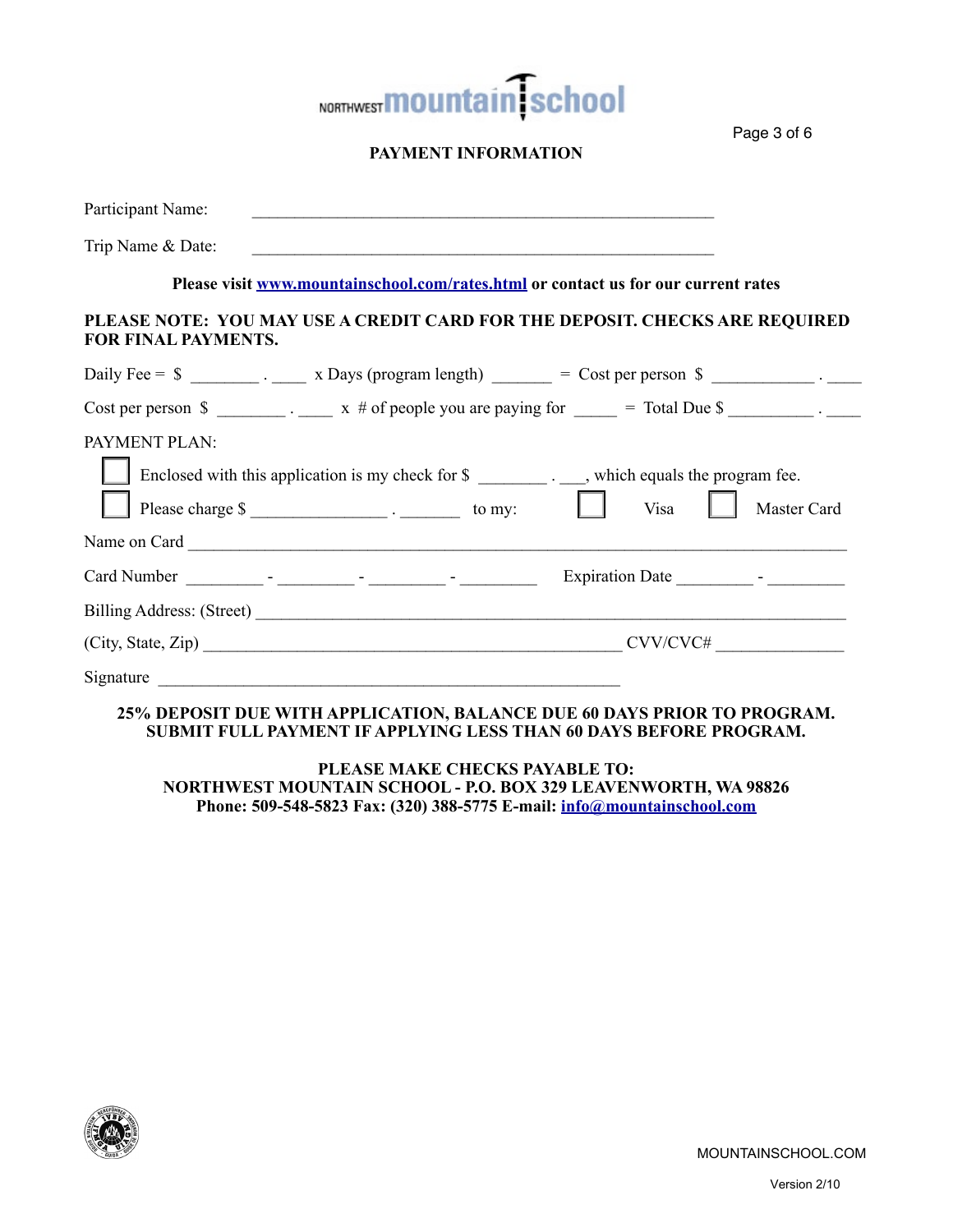# NORTHWEST **MOUNTAIN** School

Page 4 of 6

#### **TERMS AND CONDITIONS**

#### **CANCELLATION AND REFUND POLICY**

- Your application must be accompanied by a 25% deposit of the fees for your program. This deposit is non-refundable.
- The balance of the fees for your program (75%) is due 60 days prior to your program start date.
- All refund requests must be made in writing and be received in our office at least 60 days prior to the program start date.
- No refunds will be provided for cancellations made within 60 days of the program start date. If you cancel your participation in the program within 60 days of the program start date, then even if you don't participate in the program, you remain responsible for paying all program fees to NMS (including any outstanding balance). We often will work with you to try to reschedule, but that decision is in our sole discretion.
- If registering for a group of people, the person completing the registration assumes financial responsibility for the entire group. This includes situations where people drop out and change the final numbers or participants. If uncomfortable registering for the group, you should have each member apply individually.
- Each applicant's deposit is non-refundable and may not be applied to the balances of other participants' accounts.
- Once the program has begun there will be no refunds issued for any reason

#### **TRIP CANCELLATION INSURANCE**

- We highly recommend that participants purchase trip cancellation insurance to cover your travel and application costs in the event that you need to cancel your participation in the program due to personal injury, business or family emergencies, or other covered reasons. Northwest Mountain School (NMS) offers plans in conjunction with Travel-ex. Detailed policy information can be obtained at www.mountainschool.com/content/main/travel-and-cancellation-insurance. Enter location # 47-0108.
- If Northwest Mountain School cancels a program before it begins for any reason other than your failure to abide by your agreement with us, you will be entitled to a full refund of any fees you have already paid us for the program. We cannot assume responsibility for travel costs related to the trip such as hotel and plane reservations, care rental, or any other costs.

#### **RELEASE AGREEMENT**

• In order to participate in a program you understand that you are required to sign an unmodified copy of Northwest Mountain School's Release Agreement. This is required by NMS' insurance provider. You agree that it is your responsibility to review and understand the Release Agreement before committing to the program. Your refusal to sign the Release Agreement, or your modification of the Release Agreement terms will not entitle you to a refund of any sort.

#### **MISCELLANEOUS**

- Trip participants are responsible for their own well-being. This includes good health and strong physical condition. NMS reserves the right to change the program itinerary for any reason its staff deems necessary to provide a safe experience, or to comply with permit restrictions. NMS may direct the timing and extent of your participation in the program as NMS staff deem necessary to provide a safe experience.
- NMS reserves the right to substitute scheduled staff if the planned guide(s) are unable to make the program for any reason. This will not change the fee charged by NMS.
- By signing this agreement you represent that the information you provided in the initial pages is correct.
- These Terms and Conditions and the Release Agreement (collectively "Agreement") constitute and embody the entire agreement and understanding between you and NMS with respect to its subject matter and supersede all prior or contemporaneous written, electronic or oral communications, representations, agreements or understandings between you and NMS with respect to their subject matter. This Agreement may not be modified or amended except by a written amendment signed by both you and NMS.
- This Agreement will be governed by and interpreted in accordance with the internal laws of the State of Washington, without regard to conflicts of laws principles.
- In the event of any controversy or claim arising out of or relating to this Agreement, or its breach or interpretation, the parties will submit to the exclusive jurisdiction of and venue in the Superior Court of Chelan County, Washington, and appeal courts therefrom. Each party waives all defenses of lack of personal jurisdiction and forum nonconveniens.
- If any proceeding is brought by either party to enforce or interpret any term or provision of this Agreement, the substantially prevailing party in such proceeding shall be entitled to recover, in addition to all other relief arising out of this Agreement, that party's reasonable attorneys' and other experts' fees and expenses.

I agree to the Terms and Conditions specified above and the Release Agreement, and I confirm that the information I have provided is complete and correct.

Participant's Signature

 $X$  Today's Date:

Participant's Printed Name:



MOUNTAINSCHOOL.COM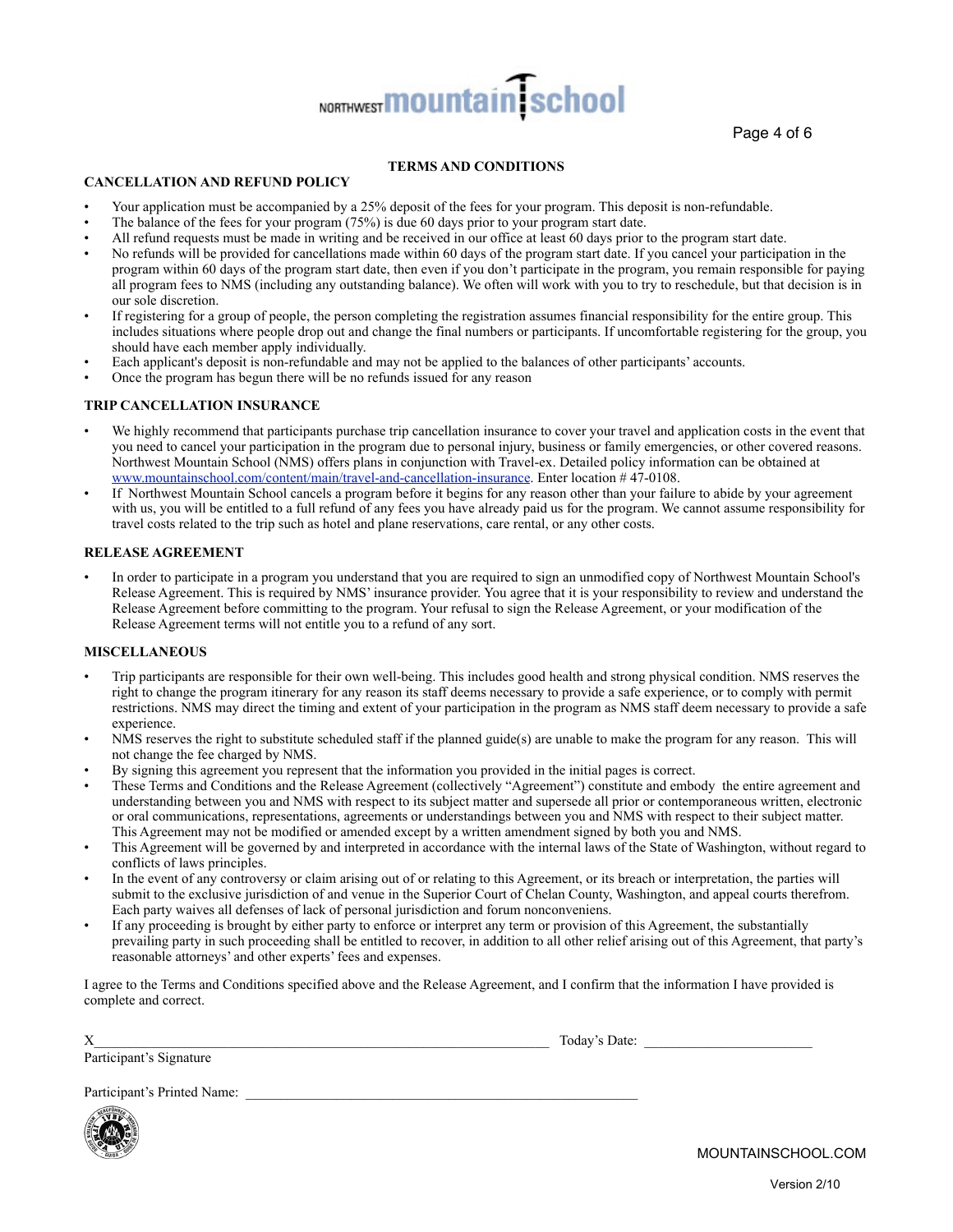

Page 5 of 6

#### **PARTICIPANT RELEASE OF LIABILITY AND ASSUMPTION OF RISK AGREEMENT \*\*\*READ BEFORE SIGNING\*\*\***

Participant Name

Northwest Mountain School, Inc. makes every responsible effort to safeguard program participants and their belongings. However, Northwest Mountain School, Inc. wishes to inform participants fairly and honestly that risks and dangers exist and are inherent in any wilderness and outdoor adventure and educational activities. Therefore I, the undersigned, in consideration of the services of Northwest Mountain School, Inc., its officers, directors, employees, contractors, agents, representatives, sponsors, advertisers and, if applicable, owners and lessors of property used in connection with the Program (collectively referred to in this Agreement as "NMS" or "Releasees"), hereby agree to release and discharge NMS, on behalf of myself, my heirs, assigns, personal representatives, dependents, and estate as follows:

1. The risk of injury from the activities involved in this program is significant, including the potential for permanent paralysis and death.

Disclosure of Known and Unknown Risks: I understand and acknowledge that the activities in which I will be involved while on NMS programs bear known risks and unanticipated risks which could result in serious injury, death, illness or disease, physical or mental, and/or damage to my property or to other persons. The following describes some, but not all, of those risks:

- Accident while traveling to and from program locations and activities in NMS and other vehicles;
- (b) Travel and camping in remote locations where sophisticated medical facilities and attention will be absent, rescue and evacuation may be lengthy, hazardous and complex, and the assistance of outside agencies may not be readily obtainable;
- (c) Exposure to the forces of nature such as inclement weather, heat, cold, storms and lightening;
- (d) Hazards of travel in mountainous areas and of rock and mountain climbing, skiing, backcountry skiing and ski mountaineering, including, among other things, risks of stream and river crossings, rock fall, icefall, avalanches, falling trees, falls on steep slopes or rocky ground, crevasse falls, collisions with other persons, and high altitude;
- (e) Viral and/or bacterial infection, and exposure to venomous creatures;
- (g) Any attempt on my part to perform beyond my physical and/or mental ability, or the onset, recurrence or aggravation of any medical condition;
- (h) Failure of equipment, whether owned by me, or provided by or rented from NMS; and (i) Failure on my part or on the part of other program participants to comply with any NM
- Failure on my part or on the part of other program participants to comply with any NMS instruction.

NMS ACTIVITIES DO NOT TAKE PLACE IN A CONTROLLED ENVIRONMENT, AND WILL ALWAYS BE SUBJECT TO THE RISKS POSED BY THE FORCES OF NATURE AND TRAVEL IN REMOTE AREAS. THE NATURE AND EXTENT OF THOSE RISKS ARE NOT CAPABLE OF PRECISE DETERMINATION OR CONTROL. CERTAIN NMS ACTIVITIES ARE HAZARDOUS BY THEIR VERY NATURE.

2. Being aware that the program entails known and unknown risks of my serious injury, death or property damage, **I KNOWINGLY AND FREELY ACCEPT AND ASSUME ALL SUCH RISKS**, both known and unknown, **EVEN IF ARISING FROM THE NEGLIGENCE OF THE RELEASEES** or others, and assume full responsibility for my participation. My participation in the program is purely voluntary, no one is forcing me to participate, and I elect to participate in spite of the risks.

3. I willingly agree to comply with terms and conditions for participation. If I observe any unusual significant hazard during my presence or participation, I will use my best judgment to remove or protect myself from the hazard, will immediately bring the hazard to the attention of the nearest NMS representative, and will follow all NMS instructions.

4. Sufficient Health and Insurance: I certify that I have sufficient health, accident and liability insurance to cover any bodily injury or property damage I may incur while participating in NMS activities and to cover bodily injury or property damage caused to a third party as a result of my participation in this event. If I have no such insurance, I certify that I am capable of personally paying for any and all such expenses or liability.